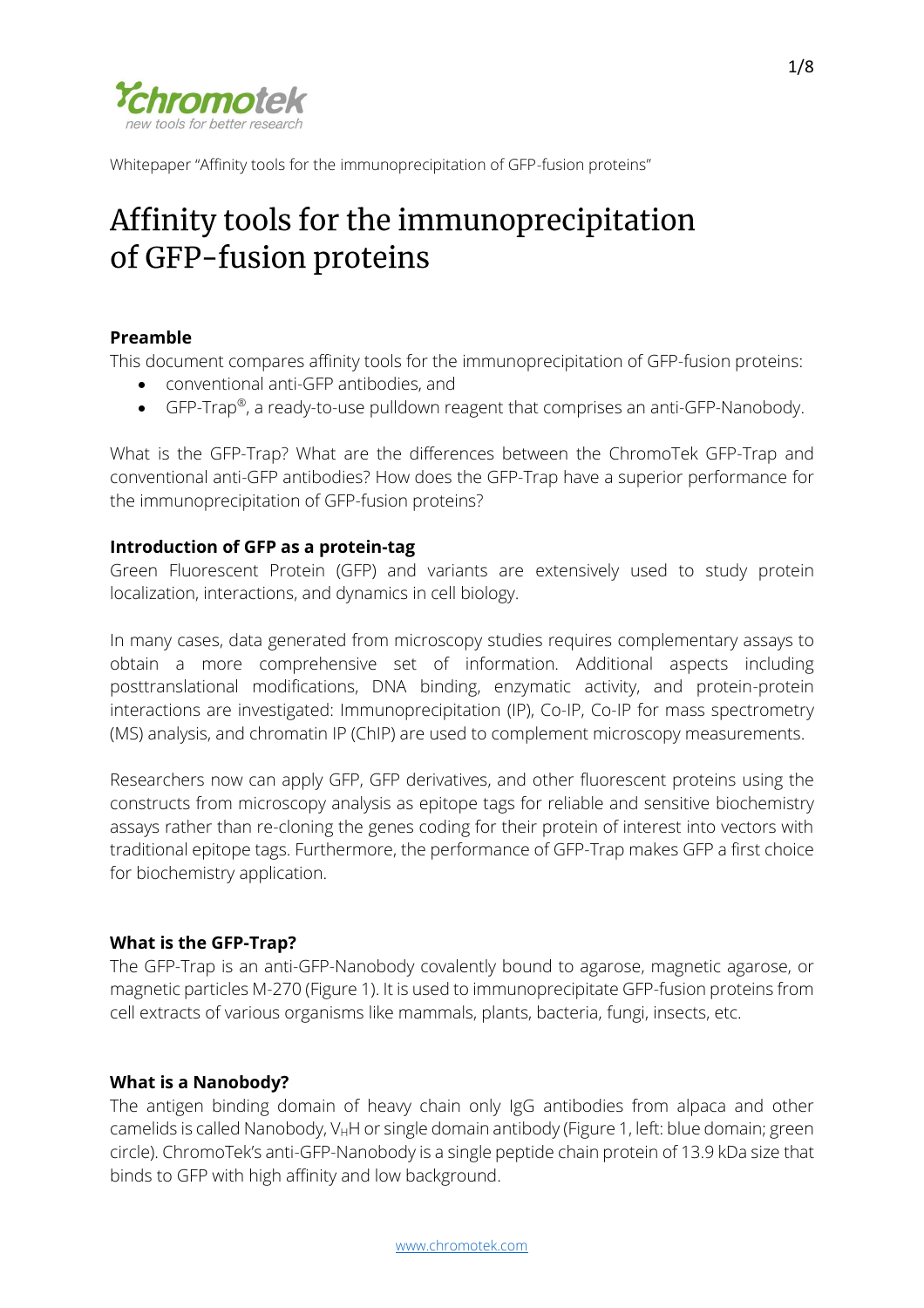



Figure 1: What is a Nanobody? Next to conventional IgG antibodies, which are composed of 2 heavy chains and 2 light chains (right), the immune repertoire of alpacas contains so-called heavy chain only IgGs (left). These antibodies lack the  $C_H1$ domain of the heavy chain and are devoid of any light chain. The antigen binding domain of a heavy chain only IgG is called V<sub>H</sub>H, Nanobody or single domain antibody (blue; green circle). Conjugated to either agarose, magnetic agarose or magnetic particles M-270 the resulting affinity reagent is called ChromoTek GFP-Trap.

Conventional IgG antibodies (Figure 1, right) are also powerful affinity tools. However, the large and complex structure of two heavy and two light chains can be troublesome in certain applications as discussed in this whitepaper.

# **What are the experimental steps for pulldown of GFP-fusion proteins?**

The IP protocols using either the GFP-Trap or conventional anti-GFP-antibodies are shown in Figure 2. In general, both workflows have (1) cell lysis, (2) binding of GFP-fusion proteins to the affinity resin, and (3) washing of non-bound and unspecific proteins in common.

Note, that the conventional anti-GFP-antibody has to be coupled to Protein A/G beads for IP, which requires additional experimental steps, processing and incubation times. In contrast, the GFP-Trap is a ready-to-use reagent and requires less handling time.

For all affinity tools, **cell lysis** buffer and conditions need to be optimized with regards to cell type, cell compartment in which the GFP-fusion protein is expressed, protein type, i.e. soluble or membrane protein, and protein stability.

The **immunoprecipitation** step, which is the the binding of the GFP-tagged protein to the GFP-affinity beads, shall be conducted at 4 °C in the presence of protein inhibitors and endover-end rotation. Longer incubation times like overnight are generally not recommended because the protein sample may degrade, fragile protein complexes may dissociate, and proteins of the cell lysate can bind unspecifically to the bead matrix.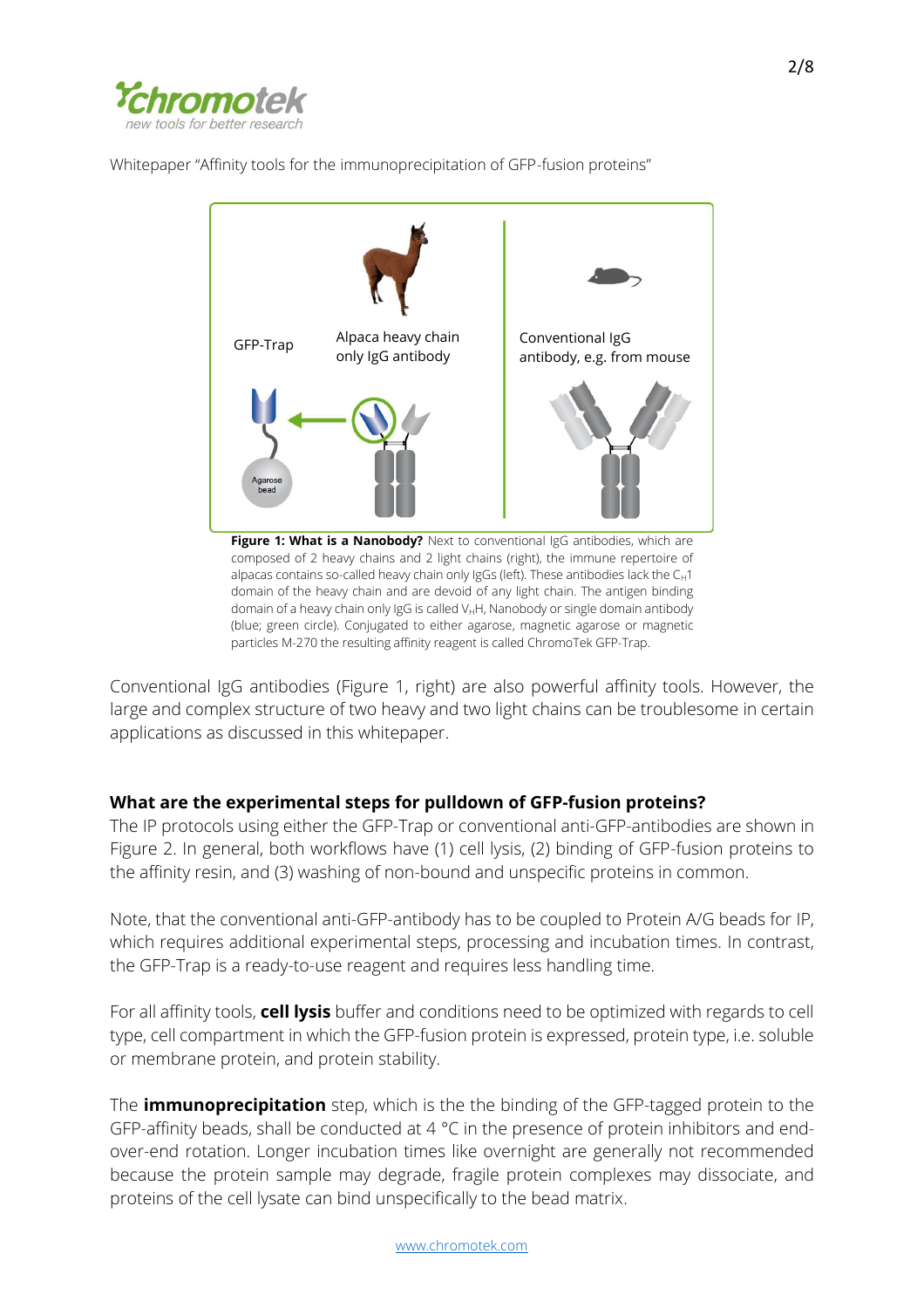



Because the GFP-Trap has a fast binding rate, the IP is typically accomplished after a onehour incubation time. Our experiments indicate that the pulldown of the GFP-fusion protein is nearly completed after 10 minutes. As the GFP-Trap has an impressively high affinity of 1 pM (picomolar), very low abundant proteins like GFP-fusion proteins expressed at endogenous levels, which have been introduced using CRISPR/Cas or similar methods, can also be effectively immunoprecipitated.

Alternatively, with conventional antibody-Protein A/G tools, it is common to first incubate the conventional anti-GFP-antibody in the cell lysis buffer for several hours up to overnight to form the complex of GFP-fusion protein and anti-GFP-antibody. Next, for binding of the protein-antibody complex to Protein A/G beads, additional incubation and handling are required, which prolongs the total process time further.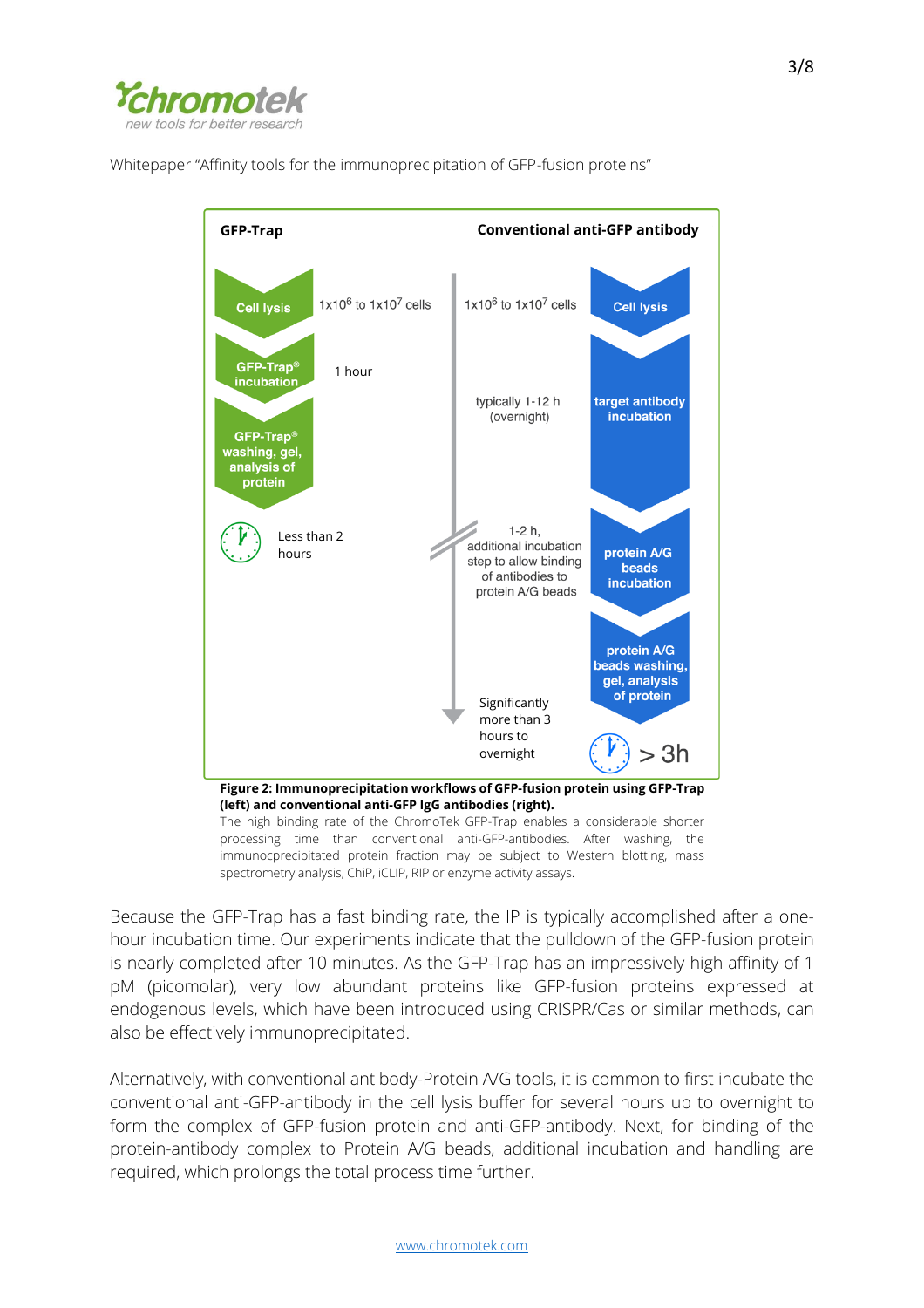

**Washing** steps shall effectively remove unbound protein and minimize background by adjusting the stringency of wash buffer composition. Because of the extraordinary stability of the GFP-Trap itself and GFP-fusion protein:GFP-Trap complex, harsh washing buffers can be applied that may include detergents, high salt, glycerin, denaturating and reducing reagents. Conventional anti-GFP-antibodies may be sensitive to these conditions as the IgG may disassemble into heavy and light chains,so less stringent conditions must be applied, which may increase unspecific binding.

**In summary**, the GFP-Trap protocol for the IP of GFP-fusion proteins requires less time and experimental steps, treats the immunoprecipitated protein of interest in a more gently manner, and is more versatile than the protocol using a conventional anti-GFP-antibody.

# **Performance comparison of immunoprecipitation**

The pulldown results of GFP-Trap and conventional anti-GFP-antibodies have been compared using HeLa cells that express GFP (Figure 3). For analysis, Input (I), non-bound (FT) and bound, i.e. immunoprecipitated (B) fractions were separated by SDS-PAGE followed by Coomassie staining and Western blotting. GFP has been pulled down using both affinity resins, but there are considerable differences.

Whereas the bound fraction (B) of the GFP-Trap shows only a GFP band at about 29 kDa: "single band purification", the bound fraction of the conventional anti-GFP-antibody contains two prominent bands in addition to the GFP band. These extra bands of approximately 50 kDa and 25 kDa are heavy and light chains from the conventional anti-GFP-antibody. The contaminating bands may be a serious problem if your GFP-fusion protein of interest has a similar size. When polyclonal anti-GFP-antibodies are used, instead of distinct bands broad smears may be detected.

Furthermore, there is less **background** in the bound fraction of the GFP-Trap than in the fraction of the anti-GFP-antibody, where multiple bands can be detected in the SDS-PAGE. This indicates the superior binding specificity of the GFP-Trap and its advanced coupling. In addition, the background of GFP-Trap can be minimized by using more stringent wash buffer conditions when required by the experiment.

The **IP effectiveness** has been determined by Western blots: The non-bound fraction (FT) of the GFP-Trap does not show any GFP indicating that all protein (to the detection level) has been effectively immunoprecipitated, because of the high affinity and binding capacity of the GFP-Trap.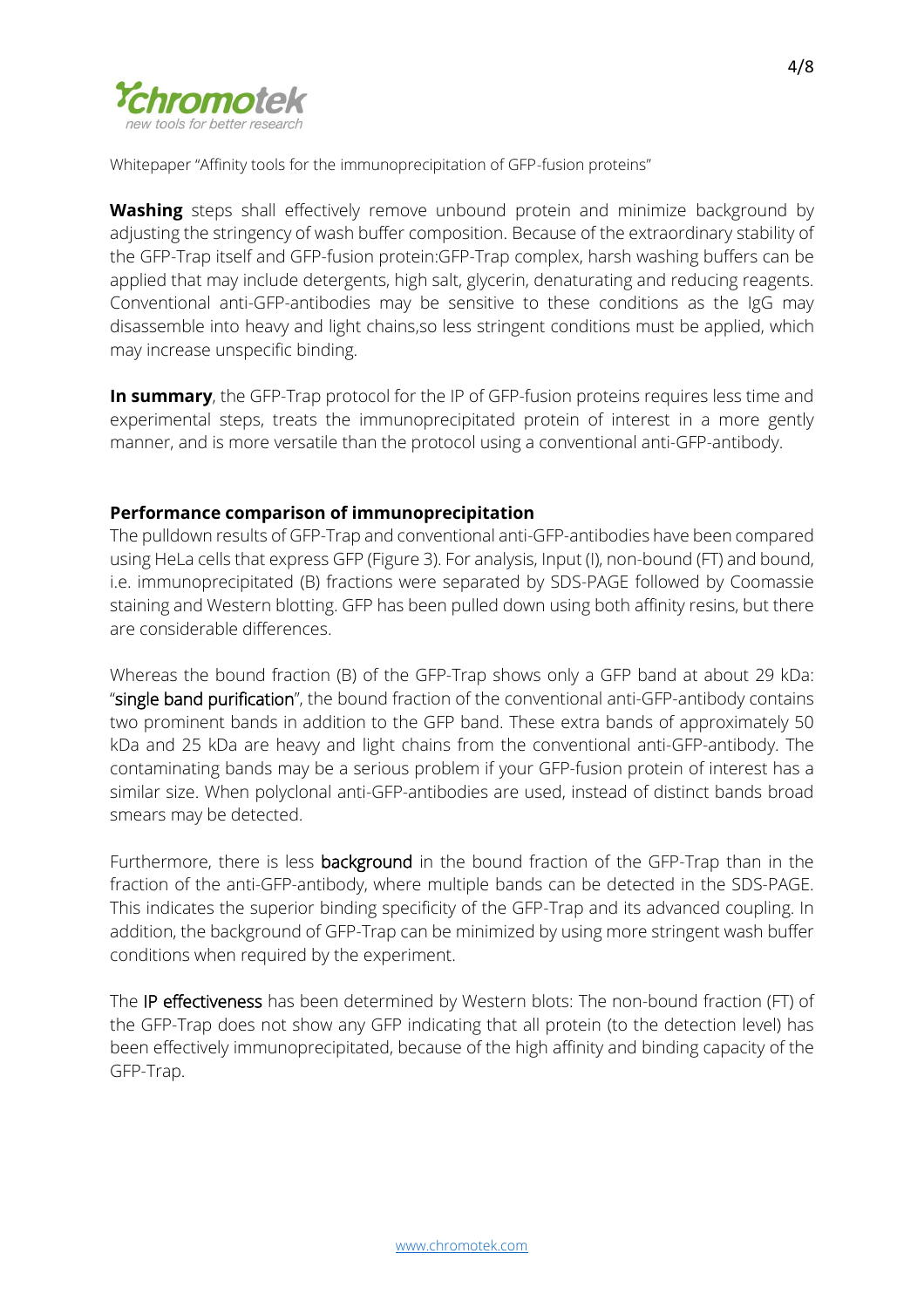



**Figure 3: SDS-PAGE and Western blotting analysis of immunoprecipitation of GFP from cell extracts.** Protein extracts of GFP-expressing HEK 293T cells were subjected to IP with GFP-Trap or monoclonal anti-GFP antibody. Input (I), flow-through (FT), and bound fractions (B) were separated by SDS-PAGE and stained with Coomassie Blue staining (top) or by immunoblotting (bottom). The bands of precipitated GFP (green), denatured heavy chain (brown) and light chain (beige) of the IgG are marked by arrows. The bound fraction of the GFP-Trap shows a GFP band only whereas the anti-GFP-antibody beads show heavy and light antibody chains plus additional background bands. Note effective binding of GFP-fusion proteins: No GFP-fusions protein bands are left in non-bound (FT) lane in Western Blot.

# **Very high binding affinity of GFP-Trap**

Binding of a target protein to an antibody/Nanobody is a steady state reaction, i.e. there is simultaneous binding and dissociation. The dissociation rate divided by the binding rate is called dissociation constant  $K_D$  or **affinity** (= reciprocal  $K_D$ ).

The GFP-Trap has a very low dissociation rate; only very small amounts of GFP dissociates even during lengthy washing. The binding rate of GFP-Trap however is very high. The combination of low disscociation and high binding rates results to a very low  $K<sub>D</sub>$  respectively high affinity. GFP-Trap's affinity has been measured as 1 pM (Figure 4).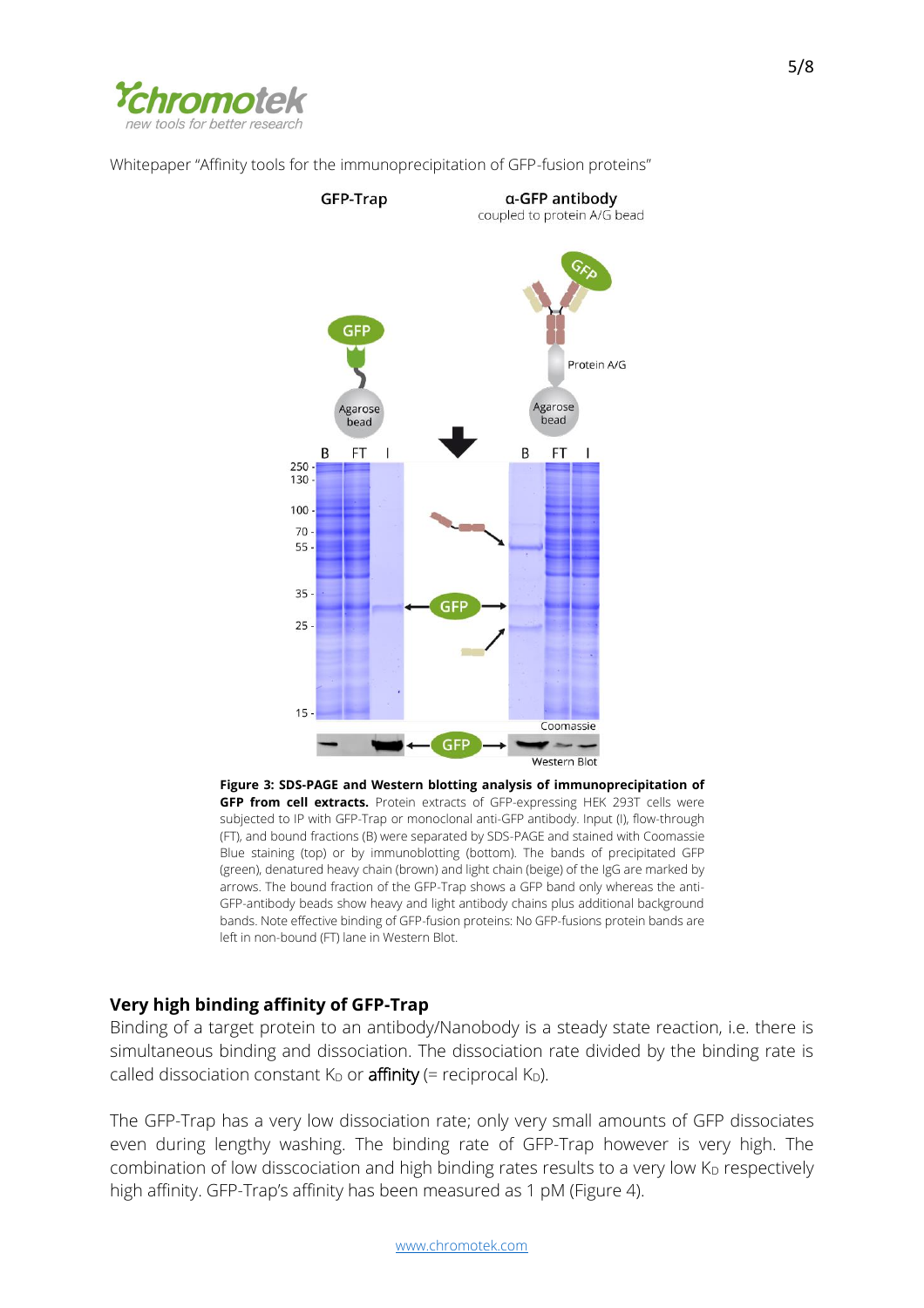



**Figure 4: Affinities of antibodies/Nanobodies**

The practical implications of a 1 pM very high affinity for the IP of GFP-fusion proteins are: (1) short incubation time for pulldown, (2) GFP-Trap effectively binds very low GFP-fusion protein concentrations in your sample, and (3) GFP-Trap will effectively bind all GFP-fusion protein (to the detection level).

Other GFP pulldown reagents may have lower affinities if these have been measured and characterized to that level at all.

# **Validation of GFP affinity tools for immunoprecipitation**

The validation and reliable production of antibodies are intensively discussed (Bradbury and Plückthun 2015; Baker 2015). This debate complains about insufficient antibody quality and, consequently, wasted research time and funds and seeks options to resolve these issues by standardizing antibodies and their production.

Based on the discussion in the literature, ChromoTek has utilized genetic strategies and comparison with independent anti-GFP-antibodies for the validation of the monoclonal GFP-Nanobody that is used in the GFP-Trap. The GFP-Nanobody is sequenced and its crystal structure has been determined (Figure 5).

Furthermore, the GFP-Trap has been thoroughly characterized: affinity, melting point, aggregation, GFP-binding specificity and chemical & thermal stability have been determined.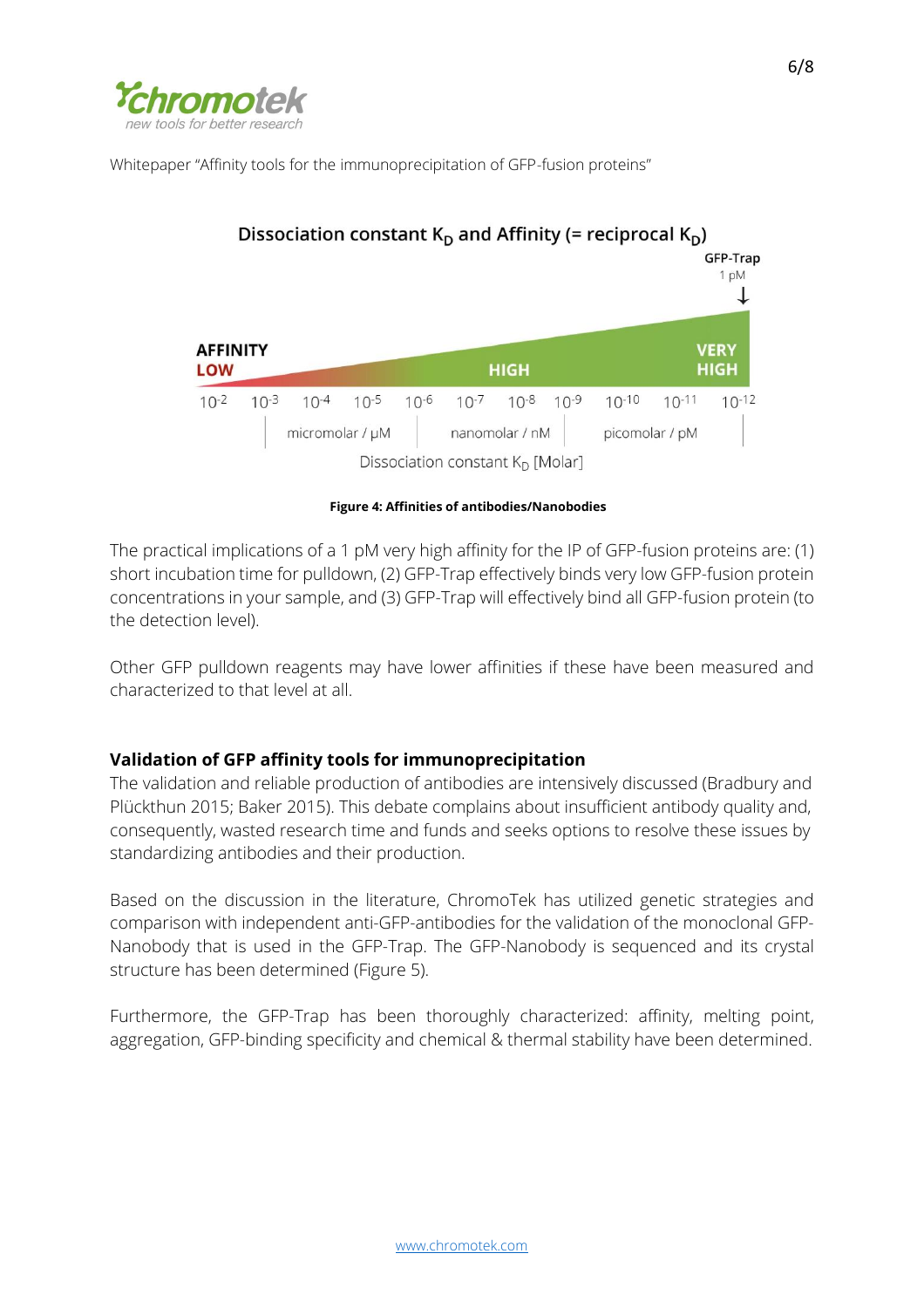



Figure 5: Crystal structure of the ChromoTek GFP-Nanobody (blue) binding to GFP (green): GFP-Nanobody-GFP complex. Note the large surface area of interaction that causes the extraordinary strong binding.

The GFP-Nanobody is recombinantly produced. In combination with ChromoTek's high QC standards the GFP-Trap is a reliable affinity tool virtually without lot-to-lot variations.

High characterization and validation levels are very important for ChromoTek. These thorough characterization and validation levels may not be applied for other GFP affinity beads.

# **References of GFP immunoprecipitation tools**

The GFP-Trap has been referenced in more than 1,600 scientific publications so far. Therefore GFP-Trap is the gold-standard for the immunoprecipitation of GFP-fusion proteins.

You may want to search our literature database at [https://www.chromotek.com/references/.](https://www.chromotek.com/references/)

# **Discussion and summary**

One challenge of the postgenomic era is the seamless integration of genetic, biochemical, and cell biological data. Here, we have discussed how GFP can be efficiently used as an affinity tag for biochemical assays: